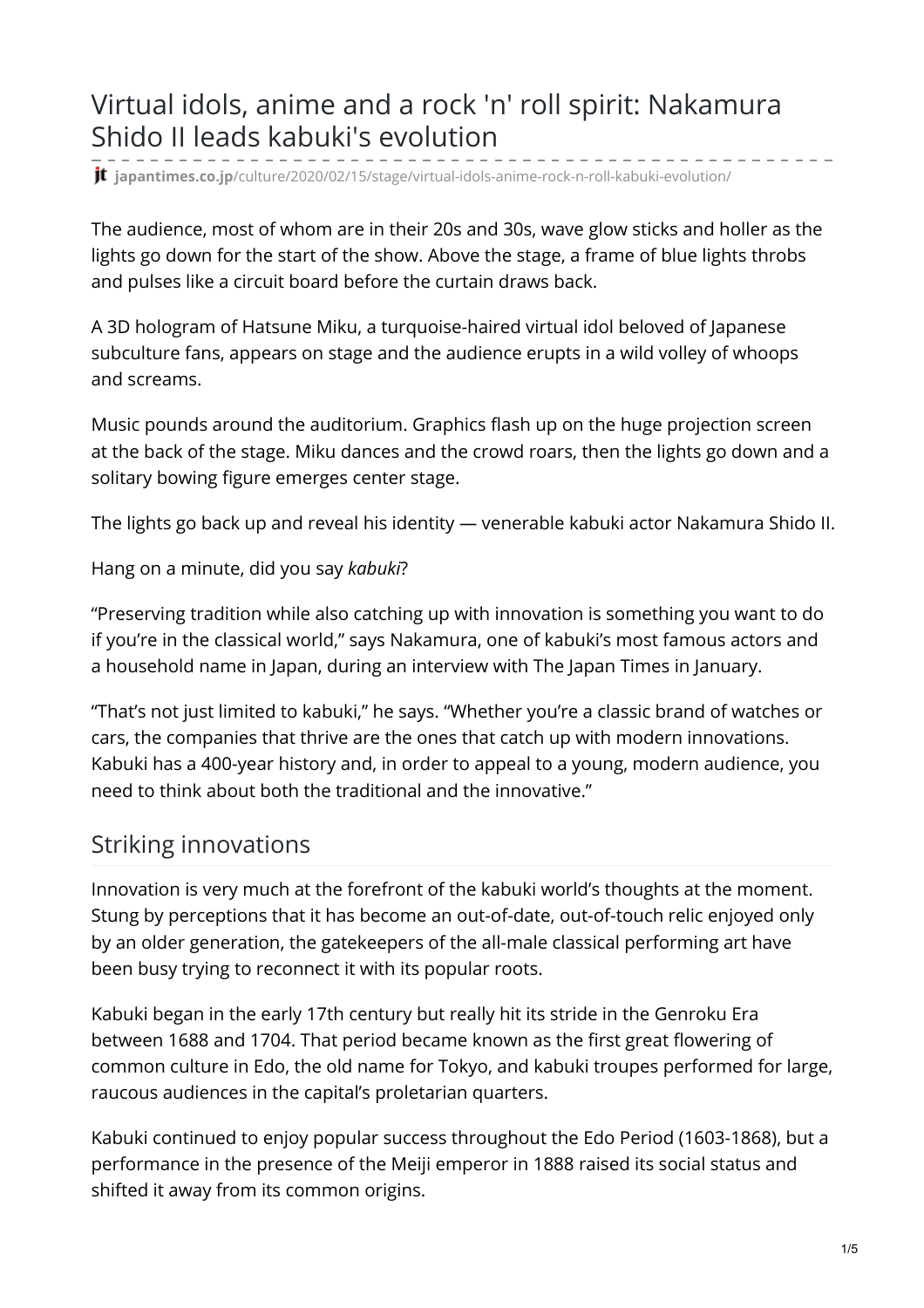Kabuki's classical nature — featuring stately pacing and archaic, often incomprehensible language — means it has sometimes struggled to stay relevant in the 21st century. A concerted effort to broaden its appeal in recent years, however, appears to be bearing fruit.

Shochiku, by far the biggest kabuki production company and the operator of the iconic Kabuki-za theater in Tokyo's Ginza district, has produced a number of new kabuki shows based on modern-day popular culture. These include versions of the anime franchises "Naruto" and "One Piece," and the animated movie "Nausicaa of the Valley of the Wind," as well as a 2015 show in Las Vegas that projected giant images onto the Bellagio fountains tourist landmark.

One of Shochiku's most striking innovations has been "Cho Kabuki," a show featuring Nakamura and Miku, produced in collaboration with telecom giant NTT and media company Dwango. "Cho Kabuki," which is based on the classic play "Yoshitsune Senbon Zakura," has been performed several times at internet culture festival Niconico Chokaigi since 2016 and made its debut at Kyoto's Minami-za kabuki theater last year. The show will return to Niconico Chokaigi in April and Minami-za from June 2 to 24.

"Cho Kabuki" makes extensive use of cutting-edge technology to create a light and sound extravaganza, and incorporates pop-culture touchstones and modern language to make it accessible to a younger audience. The spectacular nature of the production has been reflected in the audiences' reactions.

"It's like a rock concert," says Shochiku Executive Officer Ippei Noma. "The audience gets up on its feet and gets really excited as the ending approaches. As well as the story, one of the great things about kabuki is the music. They work in synergy. The story develops and the music builds until they reach a crescendo, and that packs a direct emotional punch for the audience.

"It's very different from classical kabuki," he continues. "Standing ovations are rare at Kabuki-za. With 'Cho Kabuki,' it's not so much a polite appreciation, it's more like the audience is part of it. It's like a rock concert where the performers and the audience are as one. It feels like how kabuki would have felt in its original days."

## Classical roots

"Cho Kabuki" is not the first production to attempt to bring kabuki to a wider audience. In 1986, actor Ichikawa Ennosuke III launched "Super Kabuki," a modernized production that upped the tempo and used contemporary Japanese, while 1994's "Cocoon Kabuki," held in the Tokyo youth mecca of Shibuya rather than the rarified atmosphere of Ginza, continued the trend.

Is there a danger of taking kabuki too far away from its classical foundation in the name of innovation? Noma believes it's a fine balancing act.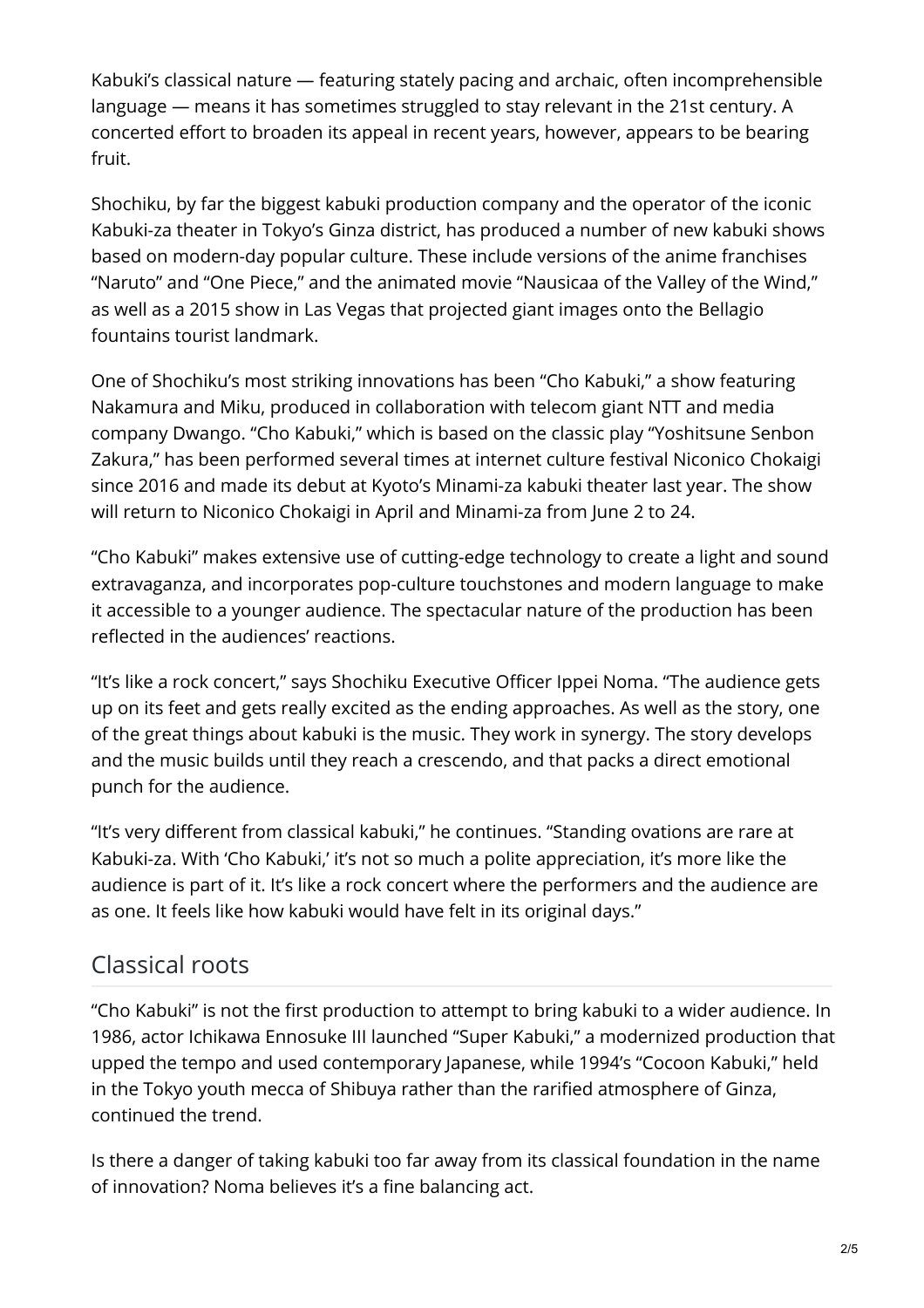"There are fans who have told us they don't think it's kabuki," he says. "Finding out why is very informative for us. We want to listen to the negative opinions so that we don't make the same mistake again if we've taken something too far. If all we hear is positive, it will send us down the wrong path.

"The 'Cho Kabuki' story is rooted in classical kabuki, but we use that to create something new. It respects the classical text but arranges it in a modern way to create a new story. We try to speak directly to the young generation and capture their hearts."

Shochiku has also produced an abbreviated version of "Cho Kabuki," cut down from 2½ hours to 70 minutes, which the company hopes will attract overseas visitors to Japan on a busy schedule. Noma says that around 20 percent of the audiences for the shorter version are foreign tourists.

Trying so many new things in kabuki can, however, be a disorienting experience for the actors. Leading men are born into acting dynasties and spend their whole lives rehearsing and performing plays that have existed for centuries, making new productions with virtual co-stars a challenge to work on.

"It's different from working with a real person and there is a difficulty involved in that," Nakamura says. "With a play, you work with other people and there is a mutual understanding. It's difficult to do that with Hatsune Miku but, through repetition since we opened the production, the digital team and the analogue team have gotten used to each other."

If anyone is in a position to judge the complexities of kabuki acting, it is Nakamura. Born in 1972 as the son of actor Nakamura Shido I, he first appeared on the kabuki stage at the age of 8. The elder Nakamura quit kabuki a year later but the son continued his training and went on to become one of the biggest stars in the business.

Nakamura admits there was a period in his teenage years when he rebelled against kabuki, and he thought of joining a rock band or opening a clothing shop instead. Then he went to watch a kabuki performance as part of a school lesson, and realized that the origins of the word kabuki — from the verb "*kabuku*," meaning to lean, or be apart from the mainstream — chimed with his modern-day interests.

"My friends at the time were all modern kids and they were in bands, and they came out of the theater saying kabuki was cool," he says. "I heard that and I thought there must be something good about it if kids my age, kids who were into rock music and played the guitar, thought it was cool.

"I liked rock and fashion, but those things are also part of kabuki. You have words like '*kabukimono*,' which means 'a person with a rebellious spirit.' Rock and punk were created by rebellious spirits. Kabuki comes from the same origins. Kabuki was banned by the government many times in the past but it didn't give in to oppression and it survives to this day."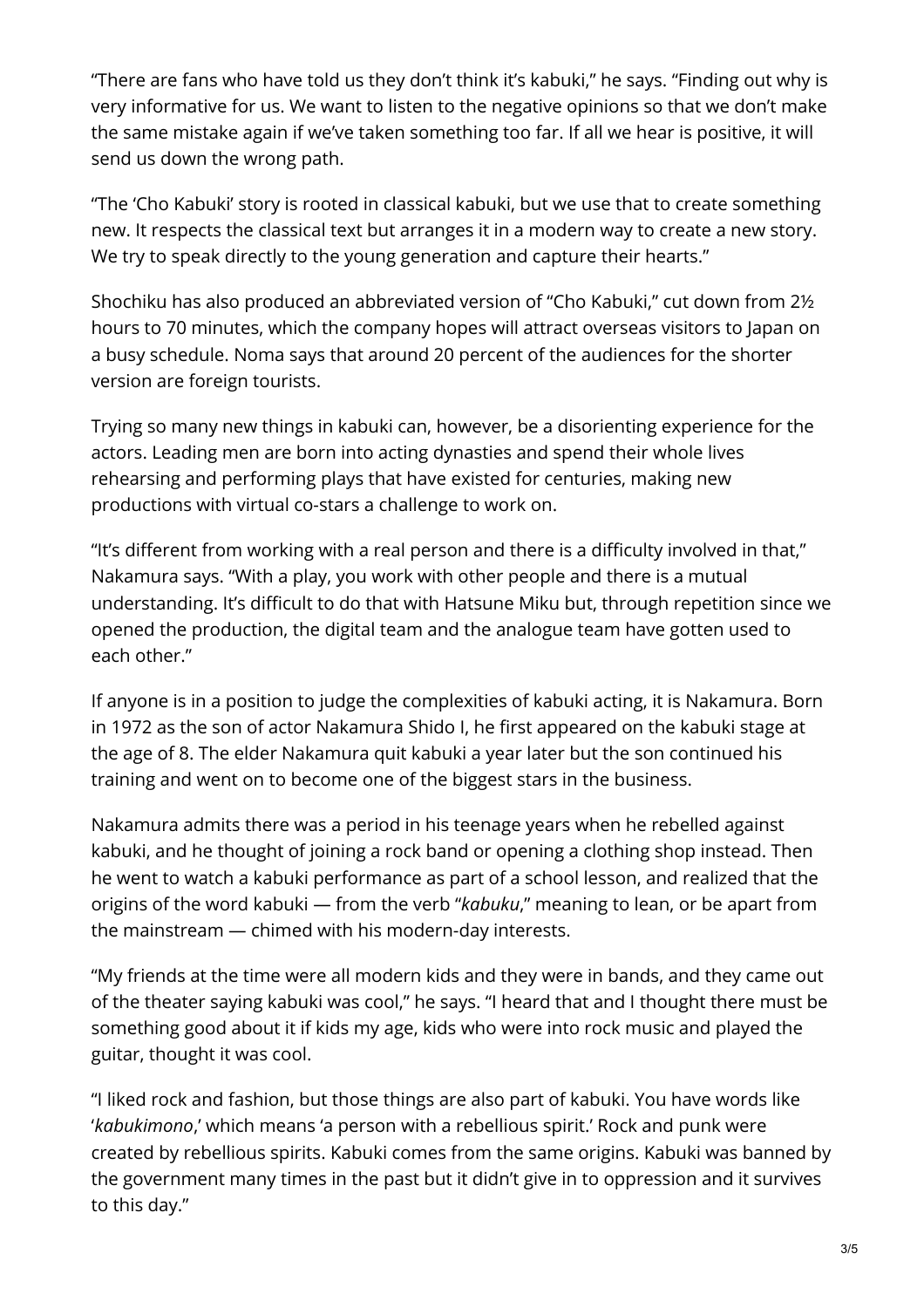Nakamura's experience of acting is not just limited to kabuki. He has also appeared in numerous movies, TV shows and theater productions over the years, including the 2006 Clint Eastwood film "Letters from Iwo Jima."

He describes these roles as being "like countries I visit for a holiday," before returning to kabuki, "my hometown where my soul was born and raised."

The weight of tradition involved in being a kabuki actor, however, brings its own particular set of pressures.

"Each generation has actors who are known as big stars," he says. "The actor from this generation did this, or that actor did that, and so on. Modern theater doesn't have the same stylized acting, and actors are from the first generation. Kabuki is passed down through the generations. Before you go on stage, you pray to your ancestors, people who you have never even met. When I perform modern theater, I don't think about my ancestors. Kabuki has 400 years of history, and you feel that history as you perform."

Pressure and expectations are things that Nakamura has gained a new perspective on since he was diagnosed with lung cancer in May 2017. While he was in the hospital recuperating, he had time to reflect on his life and career, and decided to block out all "unnecessary pressure" and focus on living a full and rewarding life instead.

Now he has a son of his own, 2-year-old Haruki, who was born after his health scare. Nakamura would like Haruki to follow in his footsteps, but he has no intention of forcing him to do anything he doesn't want to do.

"You have to start practicing and performing while you're still in your infancy," Nakamura says. "It's the responsibility of the parent to set them off on that path. If, when he reaches a certain age, he says he doesn't want to do it anymore, it's better that he quits. You can't do it if you hate it. For one thing, it's disrespectful to the audience. I think it's better that he decides that for himself when he's an adult."

## True appeal

Will kabuki still be around when Haruki is old enough to become a leading man himself? The performing art's 400-year history suggests it surely will be, but in what form and in front of what kind of audience?

Shochiku executive Noma believes there will always be a market for the classical side of kabuki, but he also thinks there is room to keep pushing the boundaries of what the art form can achieve.

"I don't know if you can say kabuki is stuck in a rut," Noma says. "It's classical. It's the same with Beethoven or Bach's music. You can say it is stuck in a rut, or you can look at it a different way and say it's important to do classical pieces in a classical way. We felt there was a necessity to create something new while still paying respect to the classics. The classical and the new should always move forward together."